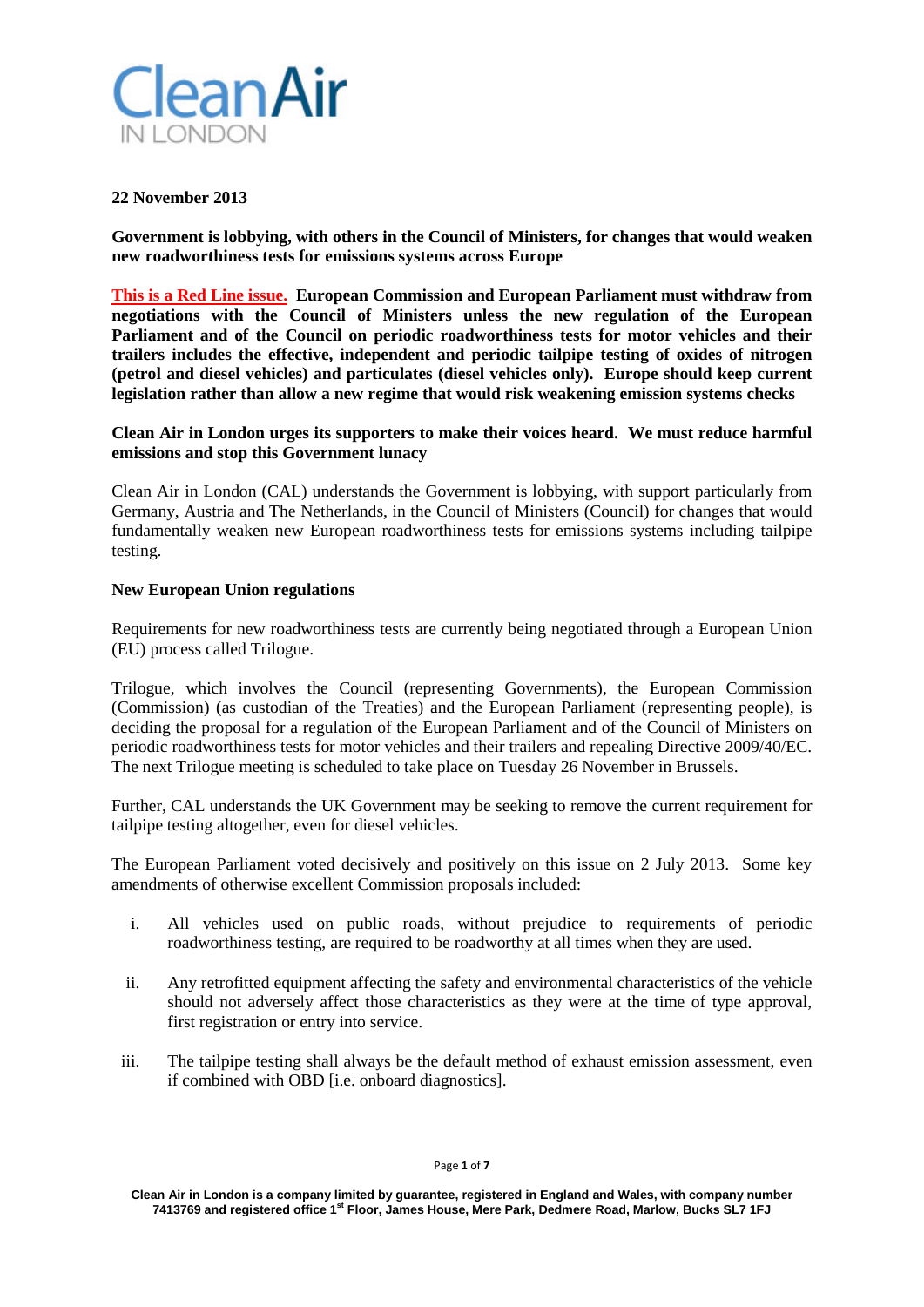

- iv. For vehicles equipped with OBD in accordance with requirements, reading of OBD information and checks (readiness) on the proper functioning of the OBD system at engine idle in accordance with the manufacturer's recommendations and other requirements.
- v. Diesel vehicles: Measurement of NOx levels and particulates by means of suitable equipment/a suitably equipped gas analyser, using existing free acceleration test methods.

Diesel vehicles: Reason for fail – NOx level or particulate values not in accordance with the requirements or in excess of the specific levels given by the manufacturer.

- vi. Type-approved according to limits of Table 1 of Annex I to Regulation (EC) No 715/2007 or first registered or put into service after 1 July 2007 (Euro 5).
- A longer list, which is non-exclusive, appears in Note 5 below.

### **Tighter standards needed to protect public health and motorists**

The World Health Organisation classified diesel exhaust as carcinogenic for humans on 12 June 2012 and added outdoor air pollution and particulate matter on 17 October 2013.

CAL has been advised that removing a factory-fitted diesel particulate filter (DPF) is either a substantive or inchoate legal offence. The Government has confirmed it is illegal to use a vehicle on the road if it has been modified in such a way that it no longer meets the air quality emissions standards it had when originally produced i.e. unroadworthy.

Association of British Insurers has told CAL that *'Applying for or renewing insurance knowing that the vehicle is illegal or unroadworthy, would amount to misrepresentation and potential fraud'* and *'No insurance would be offered or renewed if the owner declared to the insurer that the vehicle was illegal to drive/unroadworthy'*.

Despite issuing new guidance on 24 September 2013, the Government has failed to: stop the removal of factory-fitted DPFs; stop the driving of illegal vehicles; or amend the MOT to give motorists and the public confidence that vehicles meet roadworthiness requirements for tailpipe emissions. Amongst other things, the second hand value of diesel vehicles may be sharply reduced if purchasers are uncertain whether a vehicle they are considering buying is illegal to drive. Honest motorists are also at risk.

CAL investigation found that tens of thousands or hundreds of thousands of UK motorists may be driving diesel vehicles illegally, face losing their car insurance and risk being found guilty of the criminal offence of fraud – many without realising it.

### **Quotes**

Simon Birkett, Founder and Director of Clean Air in London, said:

"Tens of thousands and perhaps hundreds of thousands of UK motorists are illegally driving diesel vehicles, face losing their car insurance and risk being found guilty of the criminal offence of fraud –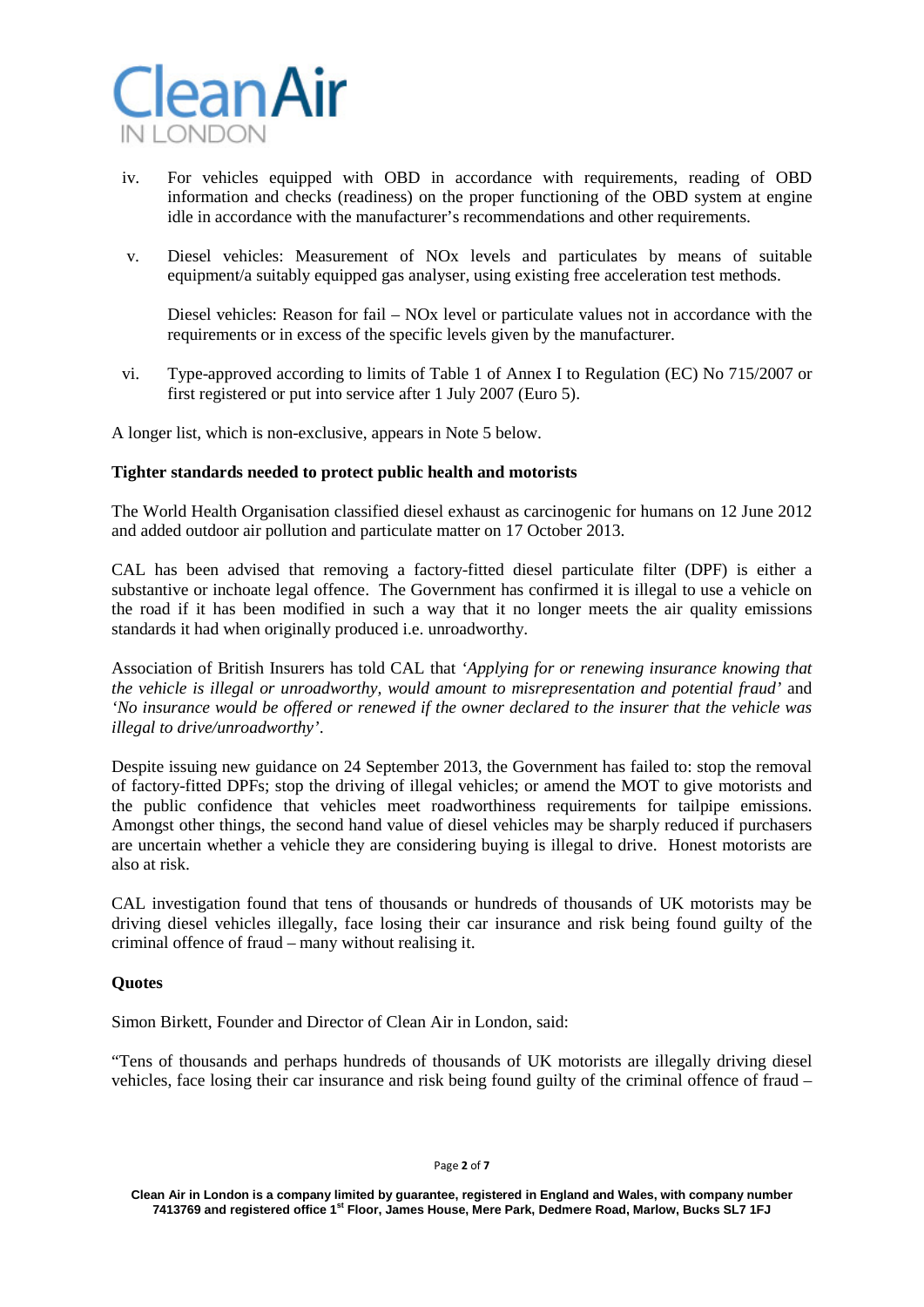

many without realising it. Perhaps worse, whether they know it or not or care or not, they are polluting the environment with carcinogenic diesel exhaust.

**"This is a Red Line issue.** European Commission and European Parliament must withdraw from negotiations with the Council of Ministers unless the new regulation of the European Parliament and of the Council on periodic roadworthiness tests for motor vehicles and their trailers includes the effective, independent and periodic tailpipe testing of oxides of nitrogen (petrol and diesel vehicles) and particulates (diesel vehicles only). Europe should keep its current legislation rather than approve a new regime that would risk weakening emission systems checks.

"Unless new roadworthiness testing regulations stop the modification, tampering and/or removal of diesel particulate filters and emissions control units, illegal driving of vehicles will continue and public health will suffer. These units need to be fully operational and effective to protect public health and motorists.

"The Secretary of State for Transport should accept full responsibility for Government failures in this important area and resign immediately."

**ENDS** 

### **Notes**

**1. Proposal for a regulation of the European Parliament and of the Council on periodic roadworthiness tests for motor vehicles and their trailers and repealing Directive 2009/40/EC [\(COM\(2012\)0380](http://ec.europa.eu/prelex/liste_resultats.cfm?CL=en&ReqId=0&DocType=COM&DocYear=2012&DocNum=0380) – C7-0186/2012 – [2012/0184\(COD\)\)](http://www.europarl.europa.eu/oeil/popups/ficheprocedure.do?lang=en&reference=2012/0184(COD))**

[http://www.europarl.europa.eu/oeil/popups/ficheprocedure.do?reference=2012/0184\(COD\)&l=en](http://www.europarl.europa.eu/oeil/popups/ficheprocedure.do?reference=2012/0184(COD)&l=en#keyEvents) [#keyEvents](http://www.europarl.europa.eu/oeil/popups/ficheprocedure.do?reference=2012/0184(COD)&l=en#keyEvents)

[http://www.europarl.europa.eu/sides/getDoc.do?pubRef=-](http://www.europarl.europa.eu/sides/getDoc.do?pubRef=-//EP//TEXT+TA+20130702+ITEMS+DOC+XML+V0//EN&language=EN#sdocta11) [//EP//TEXT+TA+20130702+ITEMS+DOC+XML+V0//EN&language=EN#sdocta11](http://www.europarl.europa.eu/sides/getDoc.do?pubRef=-//EP//TEXT+TA+20130702+ITEMS+DOC+XML+V0//EN&language=EN#sdocta11) [http://www.europarl.europa.eu/sides/getDoc.do?type=REPORT&reference=A7-2013-](http://www.europarl.europa.eu/sides/getDoc.do?type=REPORT&reference=A7-2013-0210&language=EN) [0210&language=EN](http://www.europarl.europa.eu/sides/getDoc.do?type=REPORT&reference=A7-2013-0210&language=EN)

# **2. Trilogue meeting(s) on Tuesday 26 November 2013**

[http://www.consilium.europa.eu/council/calendar-of](http://www.consilium.europa.eu/council/calendar-of-meetings/getdailymeeting?lang=en&date=11/26/13)[meetings/getdailymeeting?lang=en&date=11/26/13](http://www.consilium.europa.eu/council/calendar-of-meetings/getdailymeeting?lang=en&date=11/26/13)

# **3. Directive 2009/40/EC**

Directive 2009/40/EC on roadworthiness tests for motor vehicles and their trailers.

<http://eur-lex.europa.eu/LexUriServ/LexUriServ.do?uri=OJ:L:2009:141:0012:0028:EN:PDF>

### **4. Directive 2010/48/EU**

#### Page **3** of **7**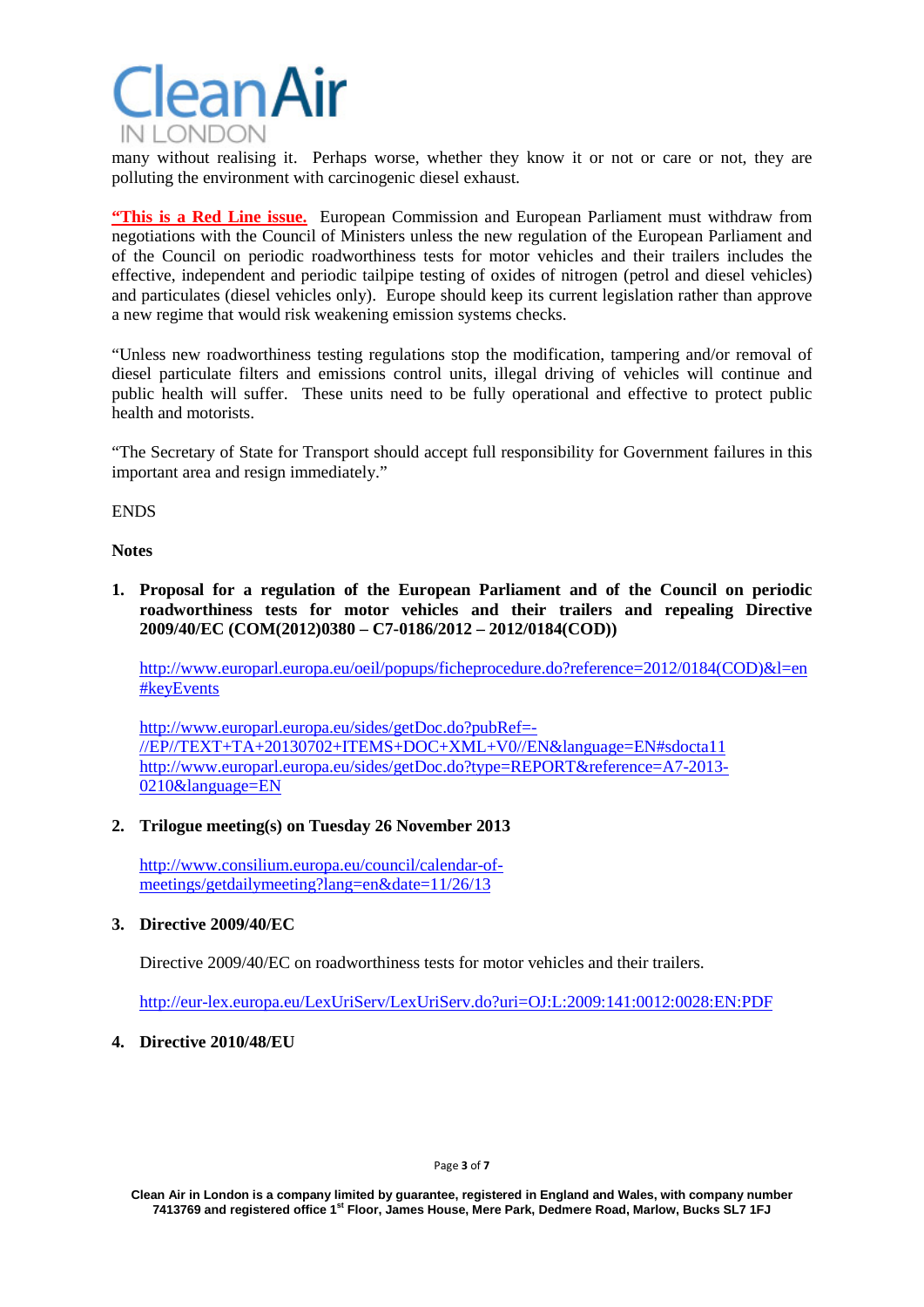

Directive 2010/48/EU adapting to technical progress Directive 2009/40/EC of the European Parliament and of the Council on roadworthiness tests for motor vehicles and their trailers.

[http://cleanairinlondon.org/sources/investigation-into-governments-failure-to-control](http://cleanairinlondon.org/sources/investigation-into-governments-failure-to-control-carcinogenic-diesel-exhaust/attachment/cal-227-directive-2010-48-eu/)[carcinogenic-diesel-exhaust/attachment/cal-227-directive-2010-48-eu/](http://cleanairinlondon.org/sources/investigation-into-governments-failure-to-control-carcinogenic-diesel-exhaust/attachment/cal-227-directive-2010-48-eu/)

### **5. European Parliament vote on 2 July 2013**

The European Parliament voted decisively and positively on this issue on 2 July 2013. Its amendments included:

i. Amendment 2

All vehicles used on public roads, without prejudice to requirements of periodic roadworthiness testing, are required to be roadworthy at all times when they are used.

ii. Amendment 3

Enforcement of roadworthiness measures should include awareness campaigns focusing on vehicle owners and aimed at developing good practices and habits resulting from basic checks of their vehicle

iii. Amendments 4 and 115:

…Any retrofitted equipment affecting the safety and environmental characteristics of the vehicle should not adversely affect those characteristics as they were at the time of type approval, first registration or entry into service.

iv. Amendment 6

This also applies to an increase in particulates and NOx emissions from engines of modern design which require a more comprehensive emissions test, including a check by means of an electronic control device, of the integrity and functionality of the vehicle's own on-board diagnostic (OBD) system, verified by existing tailpipe testing to ensure a complete emissions systems test, since reference to the OBD alone is not reliable

v. Amendment 80

A person who has performed repairs or maintenance on a vehicle shall not be involved as an inspector in the subsequent conducting of a periodic roadworthiness test of that same vehicle unless the supervising body has established to its satisfaction that a high level of objectivity can be guaranteed. Member States may prescribe stronger requirements regarding the separation of activities.

vi. Amendment 88

Each Member State shall take the necessary measures to ensure that manipulation of, or tampering with, vehicle components and systems which have a bearing on compliance with

**Clean Air in London is a company limited by guarantee, registered in England and Wales, with company number 7413769 and registered office 1st Floor, James House, Mere Park, Dedmere Road, Marlow, Bucks SL7 1FJ**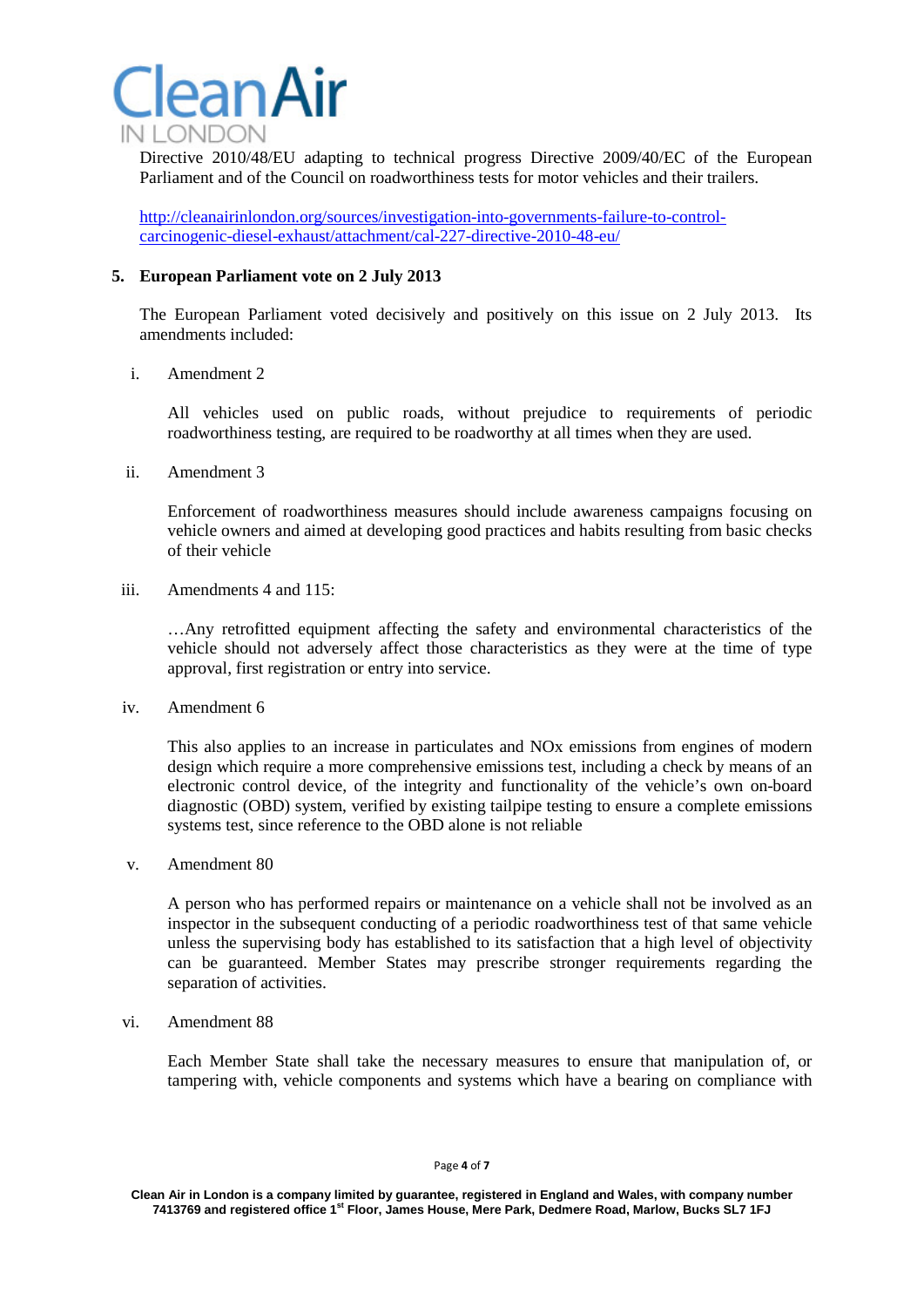

safety and environmental requirements or an odometer is regarded as an offence and is punishable by effective, proportionate, dissuasive and non-discriminatory penalties, and to ensure the accuracy of the odometer reading during the entire lifetime of a vehicle.

vii. Amendment 100 (Petrol vehicles)

The tailpipe testing shall always be the default method of exhaust emission assessment, even if combined with OBD.

For vehicles equipped with OBD in accordance with requirements (1), reading of OBD information and checks (readiness) on the proper functioning of the OBD system at engine idle in accordance with the manufacturer's recommendations and other requirements.

Measurement of NOx levels by means of a suitable equipment/suitably equipped gas analyser, using existing tailpipe test methods

Reason for fail: NOx level not in accordance with the requirements or in excess of the specific levels given by the manufacturer.

Type-approved according to limits of Table 1 of Annex I to Regulation (EC) No 715/2007 or first registered or put into service after 1 July 2007 (Euro 5).

viii. Amendment 102 (Diesel vehicles)

The tailpipe testing shall always be the default method of exhaust emission assessment, even if combined with OBD.

For vehicles equipped with OBD in accordance with requirements (1) , reading of OBD information and checks (readiness) on the proper functioning of the OBD system at engine idle in accordance with the manufacturer's recommendations and other requirements (1) .

Measurement of NOx levels and particulates by means of suitable equipment/a suitably equipped gas analyser, using existing free acceleration test methods.

Reason for fail: NOx level or particulate values not in accordance with the requirements or in excess of the specific levels given by the manufacturer.

Type-approved according to limits of Table 1 of Annex I to Regulation (EC) No 715/2007 or first registered or put into service after 1 July 2007 (Euro 5).

# **6. Department of Transport guidance issued on 24 September 2013**

<https://www.gov.uk/government/publications/diesel-particulate-filters-guidance-note>

# **7. Clean Air in London investigations**

[http://cleanairinlondon.org/sources/thousands-may-be-driving-diesel-vehicles-illegally-after](http://cleanairinlondon.org/sources/thousands-may-be-driving-diesel-vehicles-illegally-after-government-failures/)[government-failures/](http://cleanairinlondon.org/sources/thousands-may-be-driving-diesel-vehicles-illegally-after-government-failures/)

**Clean Air in London is a company limited by guarantee, registered in England and Wales, with company number 7413769 and registered office 1st Floor, James House, Mere Park, Dedmere Road, Marlow, Bucks SL7 1FJ**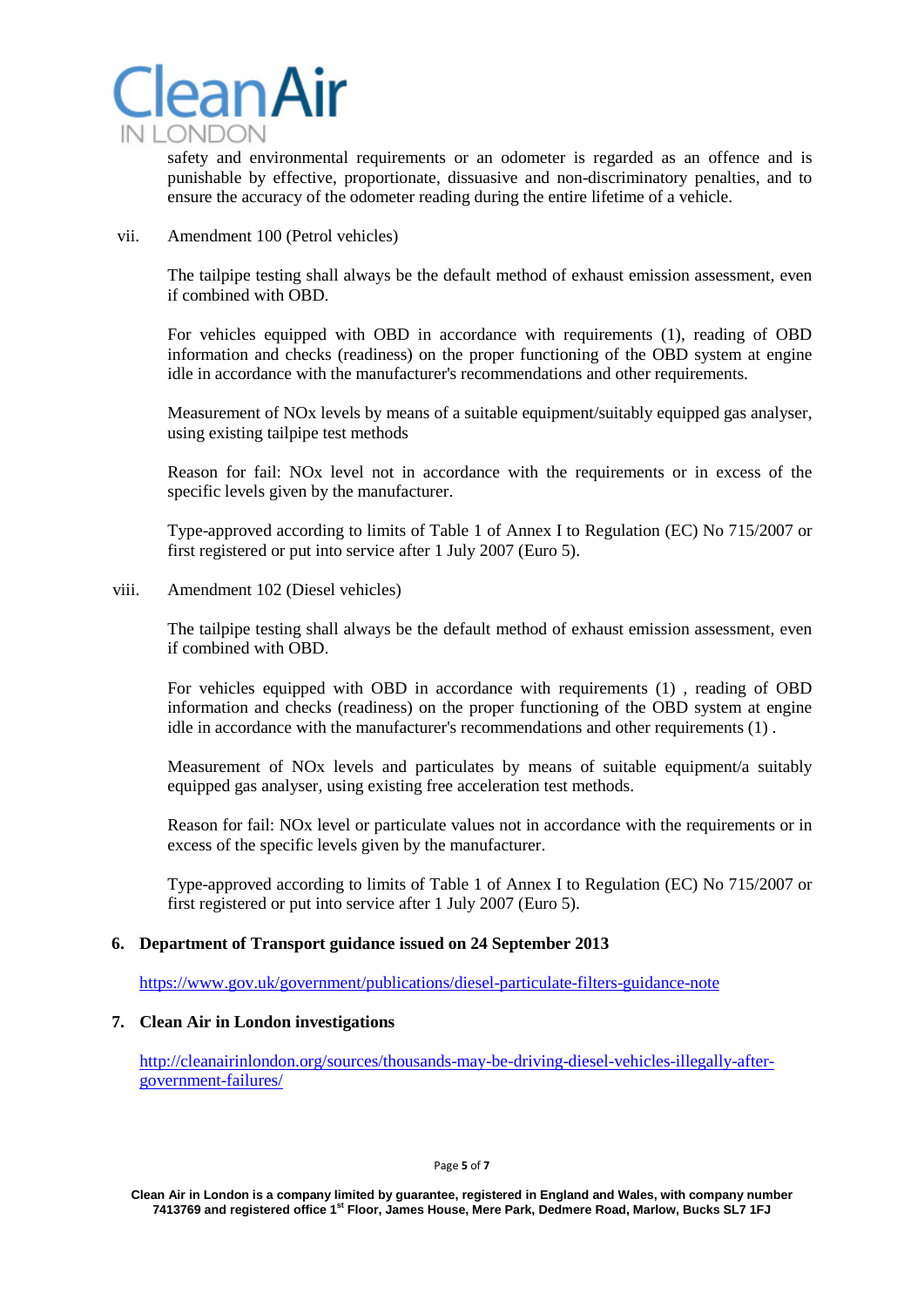

[http://cleanairinlondon.org/sources/carcinogenic-diesel-exhaust-disclosed-for-every-significant](http://cleanairinlondon.org/sources/carcinogenic-diesel-exhaust-disclosed-for-every-significant-road-in-london/)[road-in-london/](http://cleanairinlondon.org/sources/carcinogenic-diesel-exhaust-disclosed-for-every-significant-road-in-london/) [http://cleanairinlondon.org/sources/investigation-into-governments-failure-to-control](http://cleanairinlondon.org/sources/investigation-into-governments-failure-to-control-carcinogenic-diesel-exhaust/)[carcinogenic-diesel-exhaust/](http://cleanairinlondon.org/sources/investigation-into-governments-failure-to-control-carcinogenic-diesel-exhaust/)

# **8. World Health Organisation advice**

<http://cleanairinlondon.org/health/outdoor-air-pollution-causes-lung-cancer/>

# **9. Media coverage**

BBC Bang: 29 April 2013

<http://www.bbc.co.uk/programmes/b01s7twg>

The Green Car Website: 16 August 2013

[http://www.thegreencarwebsite.co.uk/blog/index.php/2013/08/16/diesel-drivers-removing](http://www.thegreencarwebsite.co.uk/blog/index.php/2013/08/16/diesel-drivers-removing-particulate-filters-warned-you-could-be-breaking-the-law/)[particulate-filters-warned-you-could-be-breaking-the-law/](http://www.thegreencarwebsite.co.uk/blog/index.php/2013/08/16/diesel-drivers-removing-particulate-filters-warned-you-could-be-breaking-the-law/)

Business Green: 12 September 2013

[http://www.businessgreen.com/bg/analysis/2289216/transport-minister-accused-of-failing-to](http://www.businessgreen.com/bg/analysis/2289216/transport-minister-accused-of-failing-to-enforce-uk-pollution-rules)[enforce-uk-pollution-rules](http://www.businessgreen.com/bg/analysis/2289216/transport-minister-accused-of-failing-to-enforce-uk-pollution-rules)

French television investigation into the removal of diesel particulate filters: 26 September 2013

<http://youtu.be/1yNTSioCnCI>

# **10. Onboard diagnostics**

International tests have shown that OBD is not a reliable and accurate test method, especially for diesel emissions, as high percentages of vehicles tested did not display any OBD failure indication, even though they had failed the stricter tailpipe test.

In a study by the French government body UTAC, which was presented recently, tailpipe testing was carried out as part of periodic emission testing on more than 600,000 Euro 4/5 vehicles (diesel engines, passenger cars from construction year 2007 onwards and trucks from construction year 2010 onwards) parallel to readings from the OBD system. The study showed that OBD alone is not suitable to safely detect emission-relevant errors in modern vehicles and that supplementary tailpipe testing delivers the more reliable result.

### **11. Costs and benefits**

As part of the TEDDIE 2011 study, financed by the EU, costs and benefits of improved emission testing were identified. The analysis was based on cost rates for road traffic in line with EU Directive 2009/33/EC. The average benefit of an adapted emission test procedure for diesel